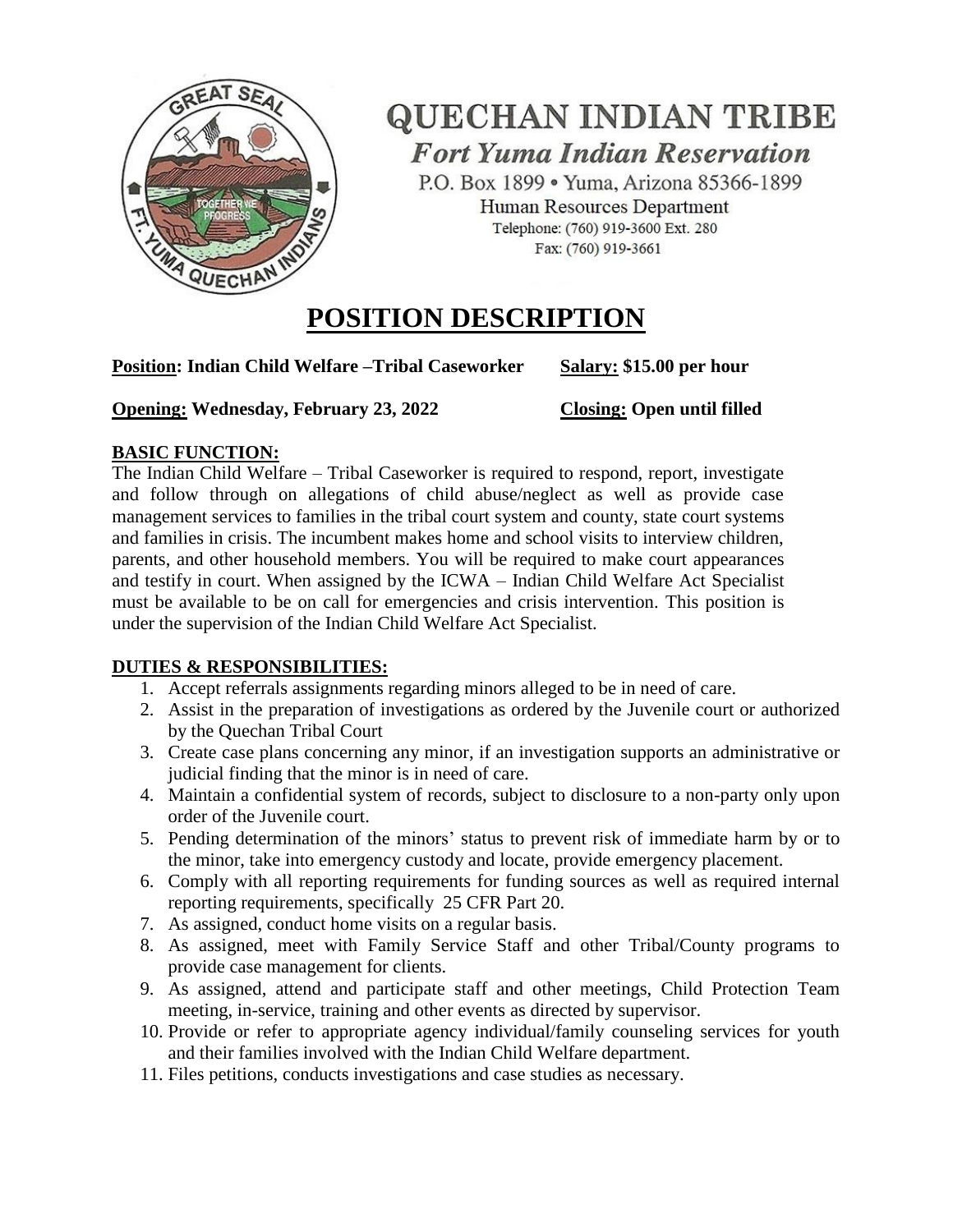- 12. Assist families in whatever way possible to carry out their court ordered plans and work cooperatively with county and other social service agencies to ensure that services provided are appropriate and culturally relevant.
- 13. Present a professional, caring image to clients of the Indian Child Welfare department and Family Services Programs.
- 14. Promote a working environment noted for effective cooperation and collaboration between programs, services and co-workers.
- 15. Provide telephone or in-person court testimony to child protection cases in Tribal Court.
- 16. Transport and assist clients with special needs to visitations, medical appointments, court appearances, mental health appointments, therapy sessions, and school.
- 17. Maintain and update client records and files; document and monitor client activity and progress.
- 18. Coordinate with customers and community service providers to ensure delivery for applicable individuals; supervise court ordered visitations.
- 19. Assist clients in filling out appropriate forms and documents for programs; verify information and reviews for compliance with established regulations and guidelines; maintain and update client files.
- 20. Conduct home visits with clients to verify participation and monitor progress.
- 21. Attend meetings, staffing, and court hearings; give input for overall client service plan and reports on activities as needed.
- 22. Performs other duties of a similar nature or level as requested by supervisor or director.

# **Required Knowledge of:**

- Issues related to child abuse and prevention
- Theories, principals and practice of Social Work with special emphasis on confidentiality and boundaries;
- Tribal, City, County community resources;
- Customer service principals;
- Clerical office support practices;
- Recordkeeping principles;
- English language, grammar, and punctuation;
- Applicable federal, state, and local laws, rules, and regulations
- Quechan culture, customs, resources and traditions and/or willingness to learn.

### **Skills and Abilities:**

- Parenting skills, especially behavior modification techniques;
- Report writing;
- Record keeping:
- Communicate effectively, both verbally and in writing;
- Ability to work cooperatively with other community resources.
- Ability to identify, relate to and communicate with children and residents of the Quechan Indian Community, as well as persons from varied economic, educational and cultural backgrounds.
- Ability to work independently and to make difficult decisions based on observations and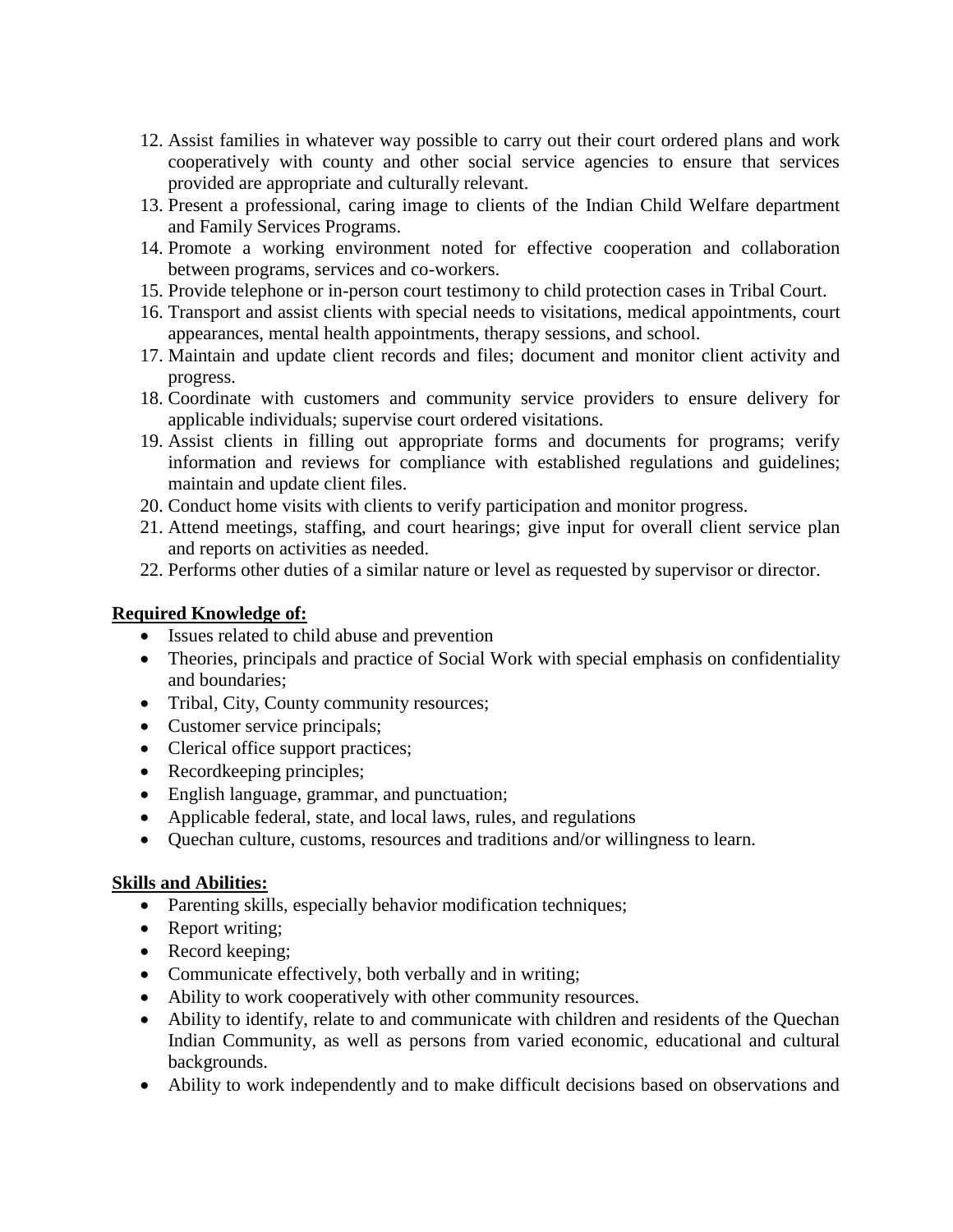documentation related to cases.

- Ability to maintain accurate, up to date files, records and reports.
- Vehicle operation;
- Drive in safety-conscious manner;
- Travel great distances at a moments notice when necessary;
- Operate a variety of office equipment, including a computer and related software applications;
- Good communication and interpersonal skills as applied to interaction with co-workers, supervisor, management, Council members, and the public. Have ability to sufficiently exchange or convey information and receive verbal and written instructions.

### **Education, Certifications and Experience Required:**

Bachelors Degree from an accredited college or university in Social Work, Human Services, Counseling or a closely related field and a minimum of one (1) year of experience working with children, youth and special needs clients; or, and equivalent combination of education and experience sufficient to successfully perform the essential duties of the job such as those listed above.

### **AND**

- Experience working with Native American population preferred, but not required;
- Bilingual-English/Spanish preferred, but not required.
- Must possess and maintain a valid Arizona Driver's License; and be insurable by the Tribe.
- Obtain and maintain CPR/AED/First Aid certification

### **Special Requirements:**

- This position may require the incumbent to work non-traditional hours, nights, and weekends.
- Must have a current Level 1 Arizona Fingerprint Clearance Card. Failure to maintain a current Level 1 Fingerprint Clearance Card will result in termination.
- Must be able to pass background investigation with a "favorable" adjudication under the Indian Child Protection and Family Violence Prevention Act (25 USC 3201-3202) § 405.
- Must not have any pending investigations, active investigations and/or "substantiated" claims from any Child Welfare agencies during employment period.

# **Physical and Environmental Conditions:**

Positions in this class typically require: finger dexterity, feeling, talking, hearing, seeing and repetitive motions. Incumbent may be subjected to stooping, kneeling, crouching, reaching, standing, walking, pushing, lifting, climbing, and balancing.

**Light Work:** Exerting up to 20 pounds of force occasionally and/or up to 10 pounds of force frequently and/or negligible amount of force constantly to move objects. If the use of arm and/or leg controls require exertion of forces greater than that for sedentary work and the worker sits